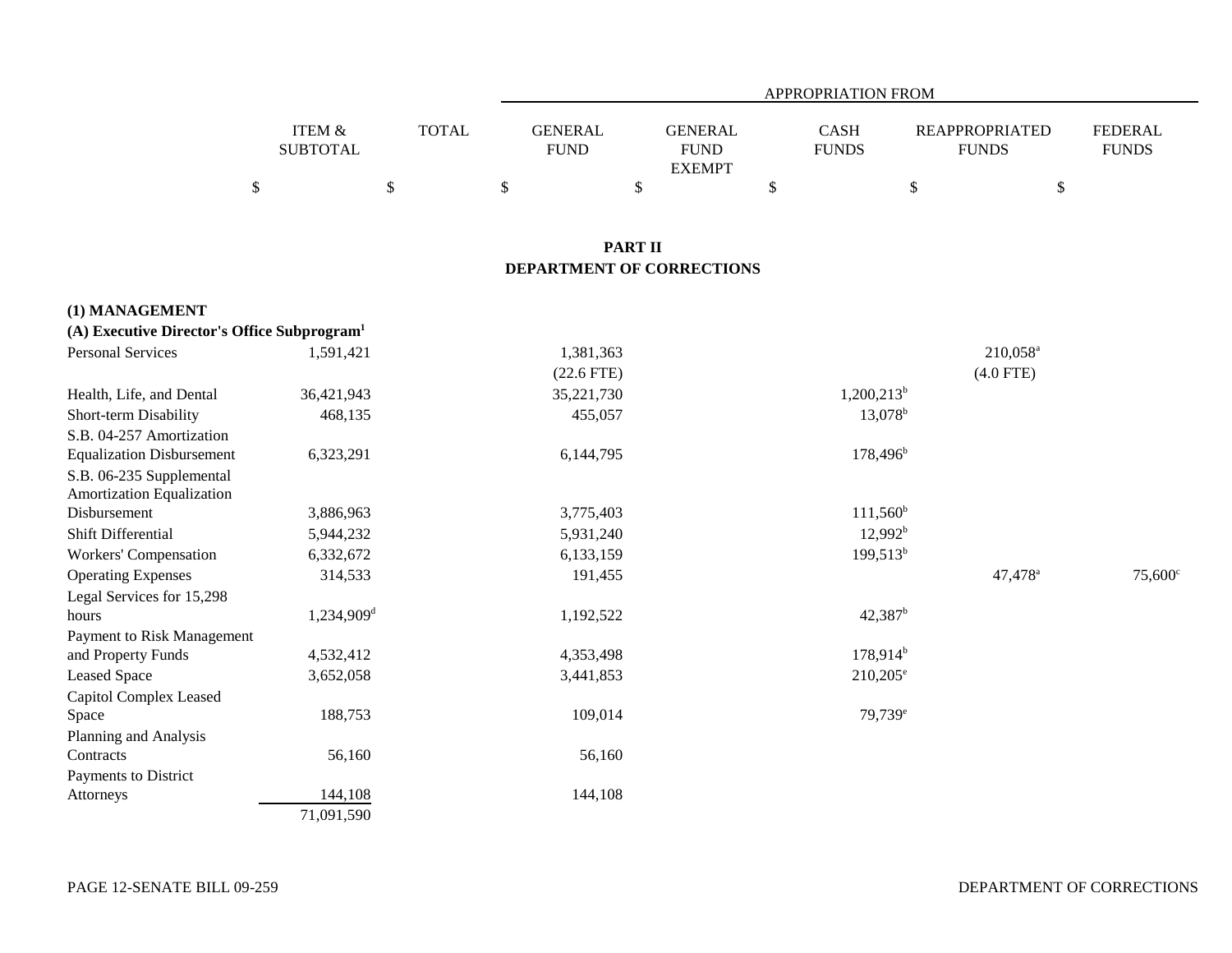|                                      |       |                               | APPROPRIATION FROM                             |                             |                                       |                                |  |  |  |  |
|--------------------------------------|-------|-------------------------------|------------------------------------------------|-----------------------------|---------------------------------------|--------------------------------|--|--|--|--|
| <b>ITEM &amp;</b><br><b>SUBTOTAL</b> | TOTAL | <b>GENERAL</b><br><b>FUND</b> | <b>GENERAL</b><br><b>FUND</b><br><b>EXEMPT</b> | <b>CASH</b><br><b>FUNDS</b> | <b>REAPPROPRIATED</b><br><b>FUNDS</b> | <b>FEDERAL</b><br><b>FUNDS</b> |  |  |  |  |
|                                      |       |                               |                                                |                             |                                       |                                |  |  |  |  |

<sup>a</sup> These amounts shall be from State Victims Assistance and Law Enforcement funds appropriated to the Division of Criminal Justice in the Department of Public Safety.

b Of these amounts, \$1,700,820 shall be from sales revenues earned by Correctional Industries, and \$236,333 shall be from sales revenues earned by the Canteen Operation.

c This amount shall be from the Social Security Administration Incentive Payment Memorandum of Understanding.

<sup>d</sup> Of this amount, \$1,153,163 shall be used to purchase 15,298 hours of legal services from the Department of Law, and \$81,746 shall be used to contract for legal services from private firms for litigation related to the Rifle Correctional Center.

e These amounts shall be from sales revenues earned by Correctional Industries.

## **(B) External Capacity Subprogram**

| (1) Private Prison Monitoring Unit                    |             |              |                        |
|-------------------------------------------------------|-------------|--------------|------------------------|
| <b>Personal Services</b>                              | 1,452,536   | 1,452,536    |                        |
|                                                       |             | $(21.5$ FTE) |                        |
| <b>Operating Expenses</b>                             | 236,122     | 236,122      |                        |
|                                                       | 1,688,658   |              |                        |
| (2) Payments to House State Prisoners <sup>2, 3</sup> |             |              |                        |
| Payments to local jails at a                          |             |              |                        |
| rate of \$50.44 per inmate per                        |             |              |                        |
| day                                                   | 8,427,112   | 8,427,112    |                        |
| Payments to in-state private                          |             |              |                        |
| prisons at a rate of \$54.93 per                      |             |              |                        |
| inmate per day <sup>3a</sup>                          | 94,594,525  | 92,235,818   | 2,358,707 <sup>a</sup> |
| Payments to pre-release parole                        |             |              |                        |
| revocation facilities at a rate                       |             |              |                        |
| of \$54.93 per inmate per day <sup>3a</sup>           | 12,885,340  | 12,885,340   |                        |
| <b>Community Corrections</b>                          |             |              |                        |
| Programs                                              | 4,145,232   | 4,145,232    |                        |
|                                                       | 120,052,209 |              |                        |

<sup>a</sup> This amount shall be from reserves in the State Criminal Alien Assistance Program Cash Fund pursuant to Section 17-1-107.5, C.R.S.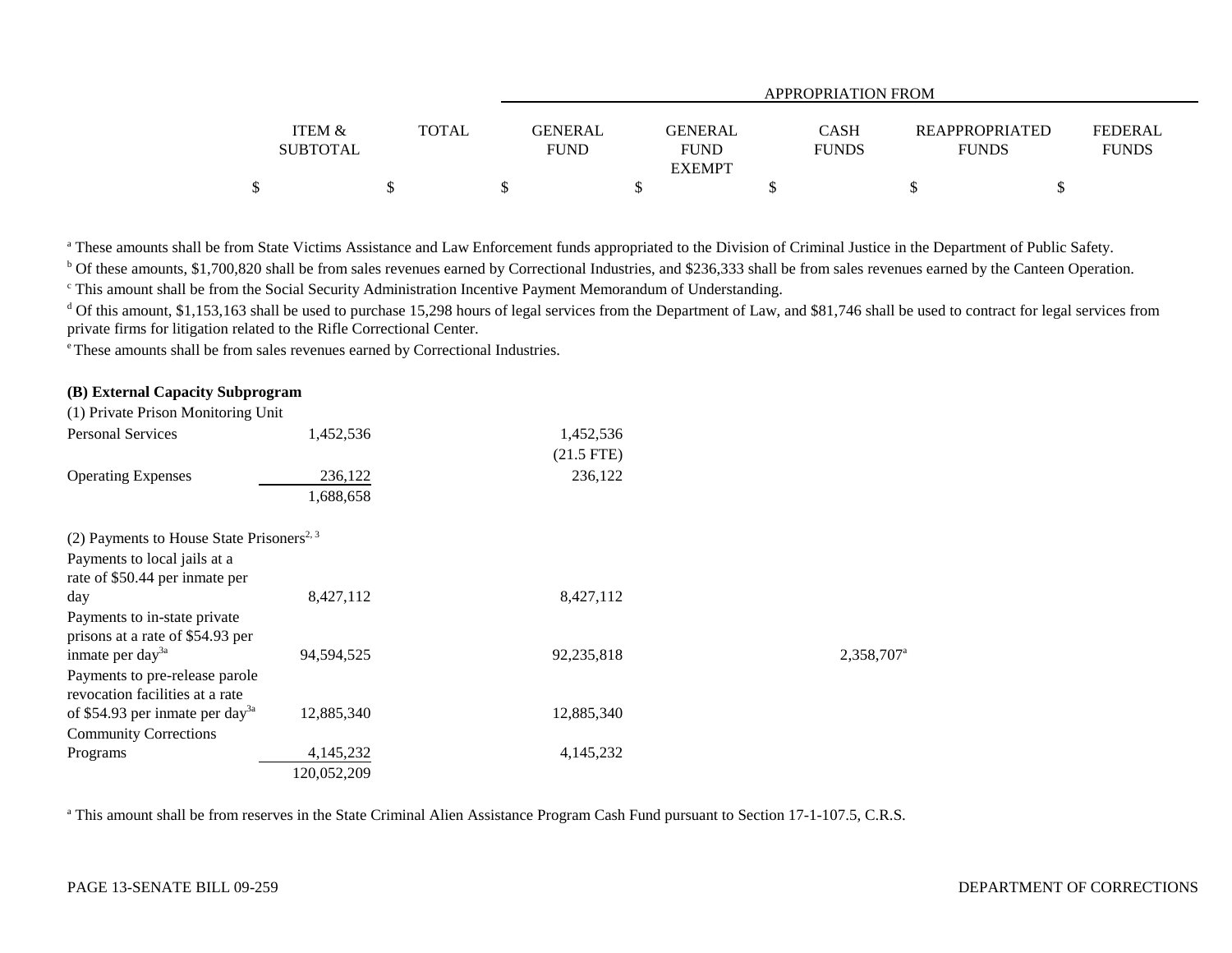|                                  |                           |              |                               |                                                | APPROPRIATION FROM          |                                       |                                |
|----------------------------------|---------------------------|--------------|-------------------------------|------------------------------------------------|-----------------------------|---------------------------------------|--------------------------------|
|                                  | ITEM &<br><b>SUBTOTAL</b> | <b>TOTAL</b> | <b>GENERAL</b><br><b>FUND</b> | <b>GENERAL</b><br><b>FUND</b><br><b>EXEMPT</b> | <b>CASH</b><br><b>FUNDS</b> | <b>REAPPROPRIATED</b><br><b>FUNDS</b> | <b>FEDERAL</b><br><b>FUNDS</b> |
|                                  | \$                        | \$           | \$                            | \$                                             | D                           | \$<br>\$                              |                                |
| (C) Inspector General Subprogram |                           |              |                               |                                                |                             |                                       |                                |
| <b>Personal Services</b>         | 3,800,462                 |              | 3,800,462<br>$(49.2$ FTE)     |                                                |                             |                                       |                                |
| <b>Operating Expenses</b>        | 321,309                   |              | 316,349                       |                                                |                             | $4,960^{\circ}$                       |                                |
| <b>Inspector General Grants</b>  | 37,000                    |              |                               |                                                |                             | $32,000^{\rm b}$<br>$(1.0$ FTE)       | $5,000^{\circ}$                |
|                                  | 4,158,771                 |              |                               |                                                |                             |                                       |                                |

<sup>a</sup> This amount shall be from the Offender Identification Fund created in Section 24-33.5-415.6 (1), C.R.S.

<sup>b</sup>Of this amount, \$20,000 shall be from federal funds appropriated to the Office of Homeland Security in the Department of Governor - Lieutenant Governor - State Planning and Budgeting, and \$12,000 shall be from federal funds appropriated to the Division of Criminal Justice in the Department of Public Safety.

c This amount shall be from drug enforcement forfeitures.

196,991,228

| (2) INSTITUTIONS          |            |             |                      |
|---------------------------|------------|-------------|----------------------|
| (A) Utilities Subprogram  |            |             |                      |
| Energy Management Program | 329,707    | 329,707     |                      |
|                           |            | $(3.0$ FTE) |                      |
| Utilities                 | 19,290,530 | 18,320,649  | 969.881 <sup>a</sup> |
|                           | 19,620,237 |             |                      |

a This amount shall be from sales revenues earned by Correctional Industries.

# **(B) Maintenance Subprogram**

| Personal Services         | 18.040.277    |  |
|---------------------------|---------------|--|
|                           | $(302.9$ FTE) |  |
| <b>Operating Expenses</b> | 5,211,420     |  |
| Purchase of Services      | 1,111,424     |  |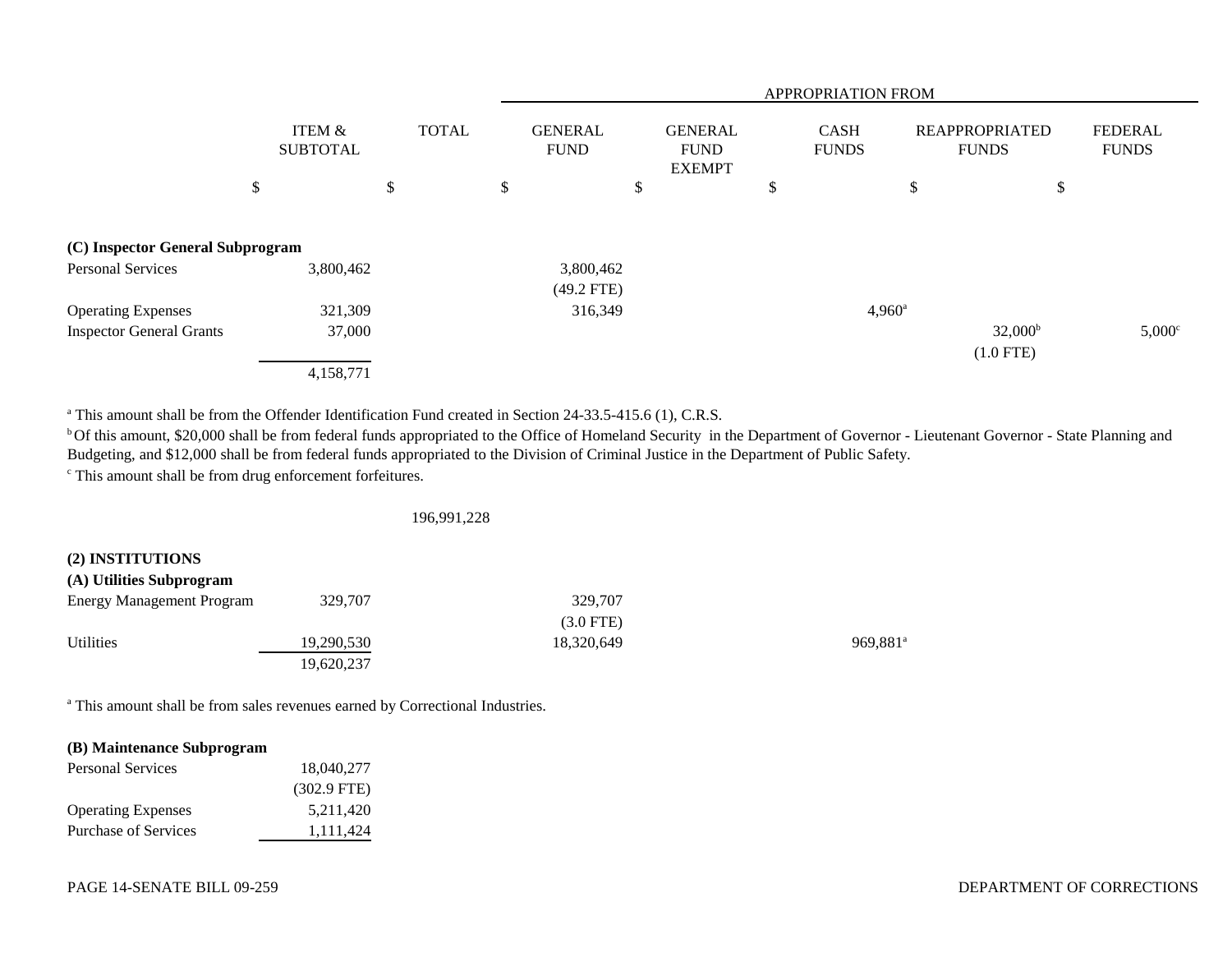|                                     |                                    |              | APPROPRIATION FROM |                               |    |                                                |    |                             |                                       |    |                                |
|-------------------------------------|------------------------------------|--------------|--------------------|-------------------------------|----|------------------------------------------------|----|-----------------------------|---------------------------------------|----|--------------------------------|
|                                     | ITEM &<br><b>SUBTOTAL</b>          | <b>TOTAL</b> |                    | <b>GENERAL</b><br><b>FUND</b> |    | <b>GENERAL</b><br><b>FUND</b><br><b>EXEMPT</b> |    | <b>CASH</b><br><b>FUNDS</b> | <b>REAPPROPRIATED</b><br><b>FUNDS</b> |    | <b>FEDERAL</b><br><b>FUNDS</b> |
|                                     | \$                                 | \$           | \$                 |                               | \$ |                                                | \$ |                             | \$                                    | \$ |                                |
|                                     | 24,363,121                         |              |                    | 24,363,121                    |    |                                                |    |                             |                                       |    |                                |
| (C) Housing and Security Subprogram |                                    |              |                    |                               |    |                                                |    |                             |                                       |    |                                |
| <b>Personal Services</b>            | $149,614,103^a$<br>$(2,952.1$ FTE) |              |                    |                               |    |                                                |    |                             |                                       |    |                                |
| <b>Operating Expenses</b>           | 1,823,101<br>151,437,204           |              |                    | 151,437,204                   |    |                                                |    |                             |                                       |    |                                |

<sup>a</sup> In addition to the funding provided in this line, it is the intent of the General Assembly that the Department of Corrections utilize the \$2,403,613 General Fund appropriation contained in Sections 17-1-153 (1) (d) (II), 17-1-154 (1) (d), 17-1-155 (1) (d) (II), 17-1-156 (1) (d) (II), 17-1-157 (1) (d), 17-1-158 (1) (d) (II), 17-1-159 (1) (d), 17-1-160 (1) (d), 17-1-161 (1) (d), 17-1-164 (1) (c) (II), 17-1-165 (1) (c) (II), 17-18-101 (1) (b), 17-18-102 (1) (b), 17-18-103 (1) (b) (II), and 17-18-104 (1) (b) (II), C.R.S., for these purposes. Also, it is the intent of the General Assembly that the Department of Corrections utilize the \$2,947 anticipated cash fund revenue from Section 17-1-163 (1) (c) (II), C.R.S., for these purposes.

## **(D) Food Service Subprogram**

| <b>Personal Services</b>  | 14,520,862 | 14,520,862  |                  |
|---------------------------|------------|-------------|------------------|
|                           |            | (261.2 FTE) |                  |
| <b>Operating Expenses</b> | 15,979,022 | 15,899,022  | $80,000^{\circ}$ |
| Purchase of Services      | 859,098    | 859,098     |                  |
|                           | 31,358,982 |             |                  |

<sup>a</sup> This amount is anticipated to be received from the U.S. Department of Agriculture.

| (E) Medical Services Subprogram |            |               |                      |  |  |  |  |  |
|---------------------------------|------------|---------------|----------------------|--|--|--|--|--|
| <b>Personal Services</b>        | 27,946,458 | 27.721.987    | 224.471 <sup>a</sup> |  |  |  |  |  |
|                                 |            | $(436.3$ FTE) | (3.0 FTE)            |  |  |  |  |  |
| <b>Operating Expenses</b>       | 2,763,684  | 2,763,684     |                      |  |  |  |  |  |
| Purchase of Pharmaceuticals     | 10.489.712 | 10.489.712    |                      |  |  |  |  |  |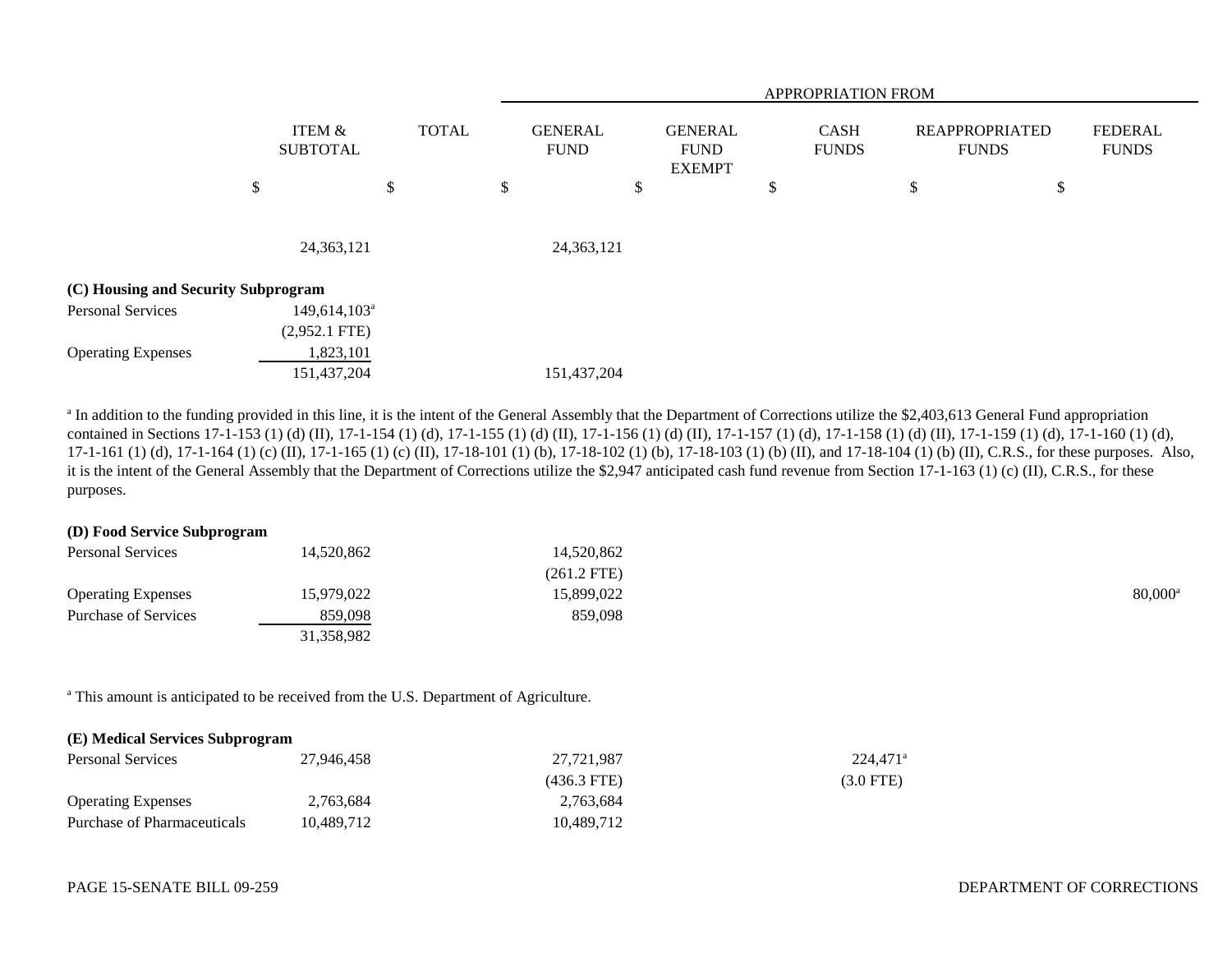|                                     |                           |              | APPROPRIATION FROM |                               |    |                                                |    |                             |                                       |                                |
|-------------------------------------|---------------------------|--------------|--------------------|-------------------------------|----|------------------------------------------------|----|-----------------------------|---------------------------------------|--------------------------------|
|                                     | ITEM &<br><b>SUBTOTAL</b> | <b>TOTAL</b> |                    | <b>GENERAL</b><br><b>FUND</b> |    | <b>GENERAL</b><br><b>FUND</b><br><b>EXEMPT</b> |    | <b>CASH</b><br><b>FUNDS</b> | <b>REAPPROPRIATED</b><br><b>FUNDS</b> | <b>FEDERAL</b><br><b>FUNDS</b> |
| \$                                  |                           | \$           | \$                 |                               | \$ |                                                | \$ |                             | \$<br>$\frac{1}{2}$                   |                                |
|                                     |                           |              |                    |                               |    |                                                |    |                             |                                       |                                |
| <b>Purchase of Medical Services</b> |                           |              |                    |                               |    |                                                |    |                             |                                       |                                |
| from Other Medical Facilities       | 23,806,745                |              |                    | 23,806,745                    |    |                                                |    |                             |                                       |                                |
| <b>Purchase of Medical Services</b> |                           |              |                    |                               |    |                                                |    |                             |                                       |                                |
| from State Hospital                 | 327,485                   |              |                    | 327,485                       |    |                                                |    |                             |                                       |                                |
| Catastrophic Medical                |                           |              |                    |                               |    |                                                |    |                             |                                       |                                |
| Expenses                            | 11,229,812                |              |                    | 11,229,812                    |    |                                                |    |                             |                                       |                                |
| <b>Service Contracts</b>            | 2,401,631                 |              |                    | 2,401,631                     |    |                                                |    |                             |                                       |                                |
| <b>Indirect Cost Recoveries</b>     | 4,723                     |              |                    |                               |    |                                                |    | $4,723^{\circ}$             |                                       |                                |
|                                     | 78,970,250                |              |                    |                               |    |                                                |    |                             |                                       |                                |

<sup>a</sup> These amounts shall be from inmate medical fees collected pursuant to Section 17-1-113, C.R.S.

| (F) Laundry Subprogram         |               |            |
|--------------------------------|---------------|------------|
| <b>Personal Services</b>       | 2,161,659     |            |
|                                | $(36.4$ FTE)  |            |
| <b>Operating Expenses</b>      | 2,242,416     |            |
|                                | 4,404,075     | 4,404,075  |
| (G) Superintendents Subprogram |               |            |
| <b>Personal Services</b>       | 10,093,975    |            |
|                                | $(168.2$ FTE) |            |
| <b>Operating Expenses</b>      | 3,243,499     |            |
| Dress Out                      | 1,046,627     |            |
|                                | 14,384,101    | 14,384,101 |
| (H) Boot Camp Subprogram       |               |            |
| <b>Personal Services</b>       | 1,731,686     |            |
|                                | $(32.7$ FTE)  |            |
| <b>Operating Expenses</b>      | 52,419        |            |
|                                | 1,784,105     | 1,784,105  |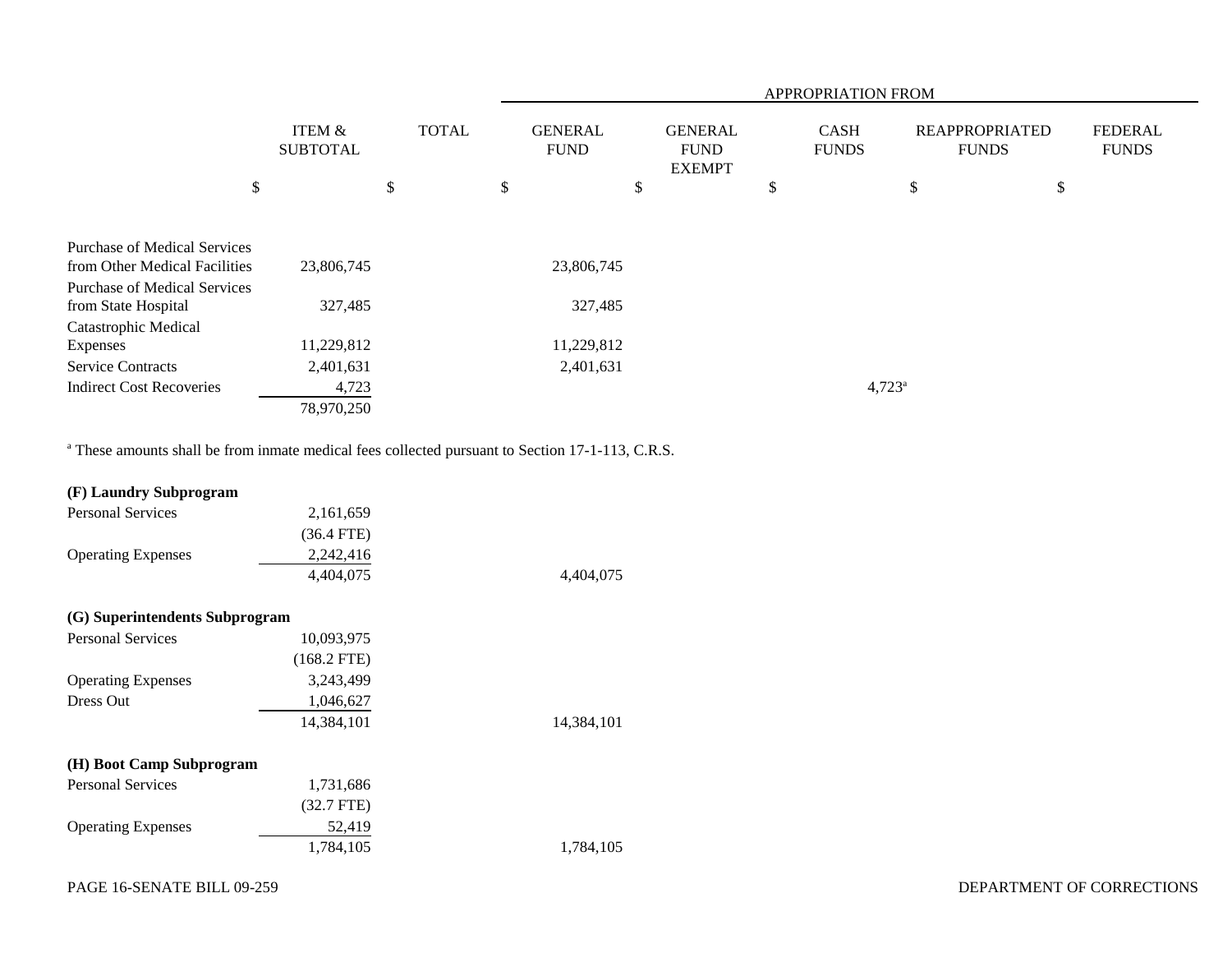|                                         |                              |              |                               |                                                | APPROPRIATION FROM                    |                                       |                                |
|-----------------------------------------|------------------------------|--------------|-------------------------------|------------------------------------------------|---------------------------------------|---------------------------------------|--------------------------------|
|                                         | ITEM $\&$<br><b>SUBTOTAL</b> | <b>TOTAL</b> | <b>GENERAL</b><br><b>FUND</b> | <b>GENERAL</b><br><b>FUND</b><br><b>EXEMPT</b> | $\operatorname{CASH}$<br><b>FUNDS</b> | <b>REAPPROPRIATED</b><br><b>FUNDS</b> | <b>FEDERAL</b><br><b>FUNDS</b> |
|                                         | $\mathbb{S}$                 | $\$$         | \$<br>$\mathbb{S}$            |                                                | $\boldsymbol{\$}$                     | $\$$<br>$\boldsymbol{\mathsf{S}}$     |                                |
| (I) Youthful Offender System Subprogram |                              |              |                               |                                                |                                       |                                       |                                |
| <b>Personal Services</b>                | 9,985,379                    |              |                               |                                                |                                       |                                       |                                |
|                                         | $(172.9$ FTE)                |              |                               |                                                |                                       |                                       |                                |
| <b>Operating Expenses</b>               | 197,672                      |              |                               |                                                |                                       |                                       |                                |
| <b>Contract Services</b>                | 28,820                       |              |                               |                                                |                                       |                                       |                                |
| <b>Purchase of Services</b>             | 624,589                      |              |                               |                                                |                                       |                                       |                                |
|                                         | 10,836,460                   |              | 10,836,460                    |                                                |                                       |                                       |                                |
| (J) Case Management Subprogram          |                              |              |                               |                                                |                                       |                                       |                                |
| <b>Personal Services</b>                | 15,401,696                   |              |                               |                                                |                                       |                                       |                                |
|                                         | $(228.7$ FTE)                |              |                               |                                                |                                       |                                       |                                |
| <b>Operating Expenses</b>               | 160,714                      |              |                               |                                                |                                       |                                       |                                |
|                                         | 15,562,410                   |              | 15,562,410                    |                                                |                                       |                                       |                                |
| (K) Mental Health Subprogram            |                              |              |                               |                                                |                                       |                                       |                                |
| <b>Personal Services</b>                | 7,440,781                    |              |                               |                                                |                                       |                                       |                                |
|                                         | $(107.2$ FTE)                |              |                               |                                                |                                       |                                       |                                |
| <b>Operating Expenses</b>               | 91,904                       |              |                               |                                                |                                       |                                       |                                |
| <b>Medical Contract Services</b>        | 526,030                      |              |                               |                                                |                                       |                                       |                                |
|                                         | 8,058,715                    |              | 8,058,715                     |                                                |                                       |                                       |                                |
| (L) Inmate Pay Subprogram               | 1,493,325                    |              | 1,493,325                     |                                                |                                       |                                       |                                |
| (M) San Carlos Subprogram               |                              |              |                               |                                                |                                       |                                       |                                |
| <b>Personal Services</b>                | 12,483,934                   |              |                               |                                                |                                       |                                       |                                |
|                                         | $(196.1$ FTE)                |              |                               |                                                |                                       |                                       |                                |
| <b>Operating Expenses</b>               | 199,092                      |              |                               |                                                |                                       |                                       |                                |
| <b>Service Contracts</b>                | 725,309                      |              |                               |                                                |                                       |                                       |                                |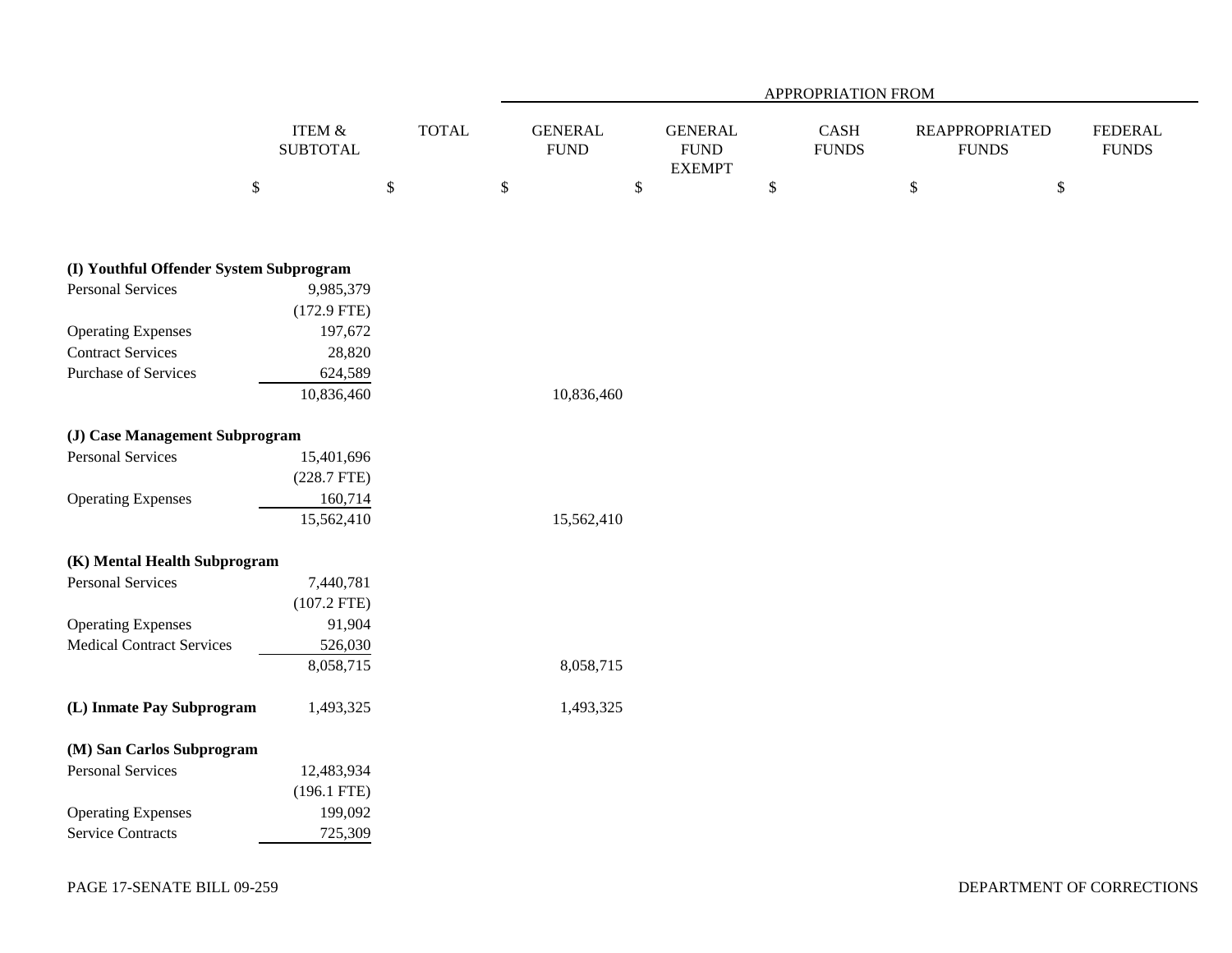|                                    |                           |              |                                |                                                | APPROPRIATION FROM   |                                       |                                |
|------------------------------------|---------------------------|--------------|--------------------------------|------------------------------------------------|----------------------|---------------------------------------|--------------------------------|
|                                    | ITEM &<br><b>SUBTOTAL</b> | <b>TOTAL</b> | <b>GENERAL</b><br>${\rm FUND}$ | <b>GENERAL</b><br><b>FUND</b><br><b>EXEMPT</b> | CASH<br><b>FUNDS</b> | <b>REAPPROPRIATED</b><br><b>FUNDS</b> | <b>FEDERAL</b><br><b>FUNDS</b> |
|                                    | $\mathbb{S}$              | \$           | \$                             | \$                                             | \$                   | \$<br>\$                              |                                |
|                                    | 13,408,335                |              | 13,408,335                     |                                                |                      |                                       |                                |
| (N) Legal Access Subprogram        |                           |              |                                |                                                |                      |                                       |                                |
| <b>Personal Services</b>           | 1,377,293                 |              |                                |                                                |                      |                                       |                                |
|                                    | $(21.5$ FTE)              |              |                                |                                                |                      |                                       |                                |
| <b>Operating Expenses</b>          | 299,602                   |              |                                |                                                |                      |                                       |                                |
| <b>Contract Services</b>           | 70,905                    |              |                                |                                                |                      |                                       |                                |
|                                    | 1,747,800                 |              | 1,747,800                      |                                                |                      |                                       |                                |
|                                    |                           | 377,429,120  |                                |                                                |                      |                                       |                                |
| (3) SUPPORT SERVICES               |                           |              |                                |                                                |                      |                                       |                                |
| (A) Business Operations Subprogram |                           |              |                                |                                                |                      |                                       |                                |
| <b>Personal Services</b>           | 6,242,879                 |              | 5,793,753                      |                                                | 448,241 <sup>a</sup> | 885 <sup>b</sup>                      |                                |
|                                    |                           |              | $(102.1$ FTE)                  |                                                | $(10.6$ FTE)         |                                       |                                |
| <b>Operating Expenses</b>          | 236,047                   |              | 236,047                        |                                                |                      |                                       |                                |
|                                    | 6,478,926                 |              |                                |                                                |                      |                                       |                                |

<sup>a</sup> Of this amount, \$345,333 shall be from sales revenues earned by Correctional Industries, \$62,830 shall be from sales revenues earned by the Canteen Operation, \$38,492 shall be from restitution collected pursuant to Section 16-18.5-109 (3), C.R.S, and \$1,586 shall be from various sources. For informational purposes, \$409,504 shall be for department-wide indirect cost recoveries, and \$38,737 shall be for statewide indirect cost recoveries.

<sup>b</sup> This amount shall be from federal grants transferred from the Education Subprogram in the Department of Corrections for statewide indirect cost recoveries.

#### **(B) Personnel Subprogram**

| <b>Personal Services</b>  | 1,208,380    |           |
|---------------------------|--------------|-----------|
|                           | $(18.7$ FTE) |           |
| <b>Operating Expenses</b> | 93.431       |           |
|                           | 1,301,811    | 1,301,811 |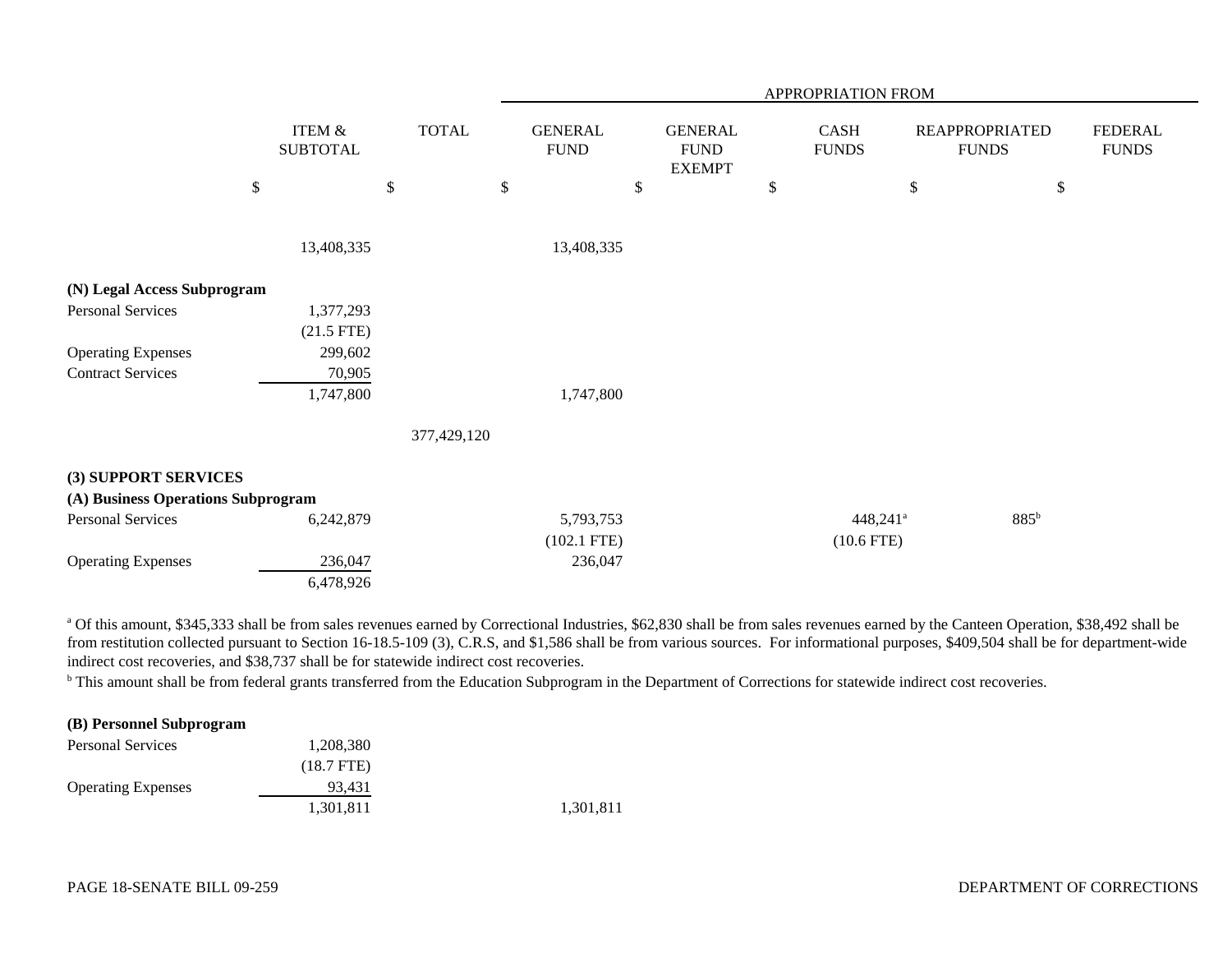|                                                                                          |                           |              | APPROPRIATION FROM            |                                                |      |                       |                                       |                                |  |  |
|------------------------------------------------------------------------------------------|---------------------------|--------------|-------------------------------|------------------------------------------------|------|-----------------------|---------------------------------------|--------------------------------|--|--|
|                                                                                          | ITEM &<br><b>SUBTOTAL</b> | <b>TOTAL</b> | <b>GENERAL</b><br><b>FUND</b> | <b>GENERAL</b><br><b>FUND</b><br><b>EXEMPT</b> |      | CASH<br><b>FUNDS</b>  | <b>REAPPROPRIATED</b><br><b>FUNDS</b> | <b>FEDERAL</b><br><b>FUNDS</b> |  |  |
|                                                                                          | $\$$                      | $\$$         | $\$$                          | \$                                             | $\$$ |                       | $\$$                                  | $\$$                           |  |  |
| (C) Offender Services Subprogram                                                         |                           |              |                               |                                                |      |                       |                                       |                                |  |  |
| <b>Personal Services</b>                                                                 | 2,687,565                 |              |                               |                                                |      |                       |                                       |                                |  |  |
|                                                                                          | $(41.9$ FTE)              |              |                               |                                                |      |                       |                                       |                                |  |  |
| <b>Operating Expenses</b>                                                                | 52,544                    |              |                               |                                                |      |                       |                                       |                                |  |  |
|                                                                                          | 2,740,109                 |              | 2,740,109                     |                                                |      |                       |                                       |                                |  |  |
| (D) Communications Subprogram                                                            |                           |              |                               |                                                |      |                       |                                       |                                |  |  |
| <b>Personal Services</b>                                                                 | 630,366                   |              | 630,366                       |                                                |      |                       |                                       |                                |  |  |
|                                                                                          |                           |              | $(8.2$ FTE)                   |                                                |      |                       |                                       |                                |  |  |
| <b>Operating Expenses</b>                                                                | 1,542,125                 |              | 1,542,125                     |                                                |      |                       |                                       |                                |  |  |
| <b>Multiuse Network Payments</b>                                                         | 1,242,017                 |              | 1,174,948                     |                                                |      | $67,069$ <sup>a</sup> |                                       |                                |  |  |
| <b>Dispatch Services</b>                                                                 | 230,270                   |              | 230,270                       |                                                |      |                       |                                       |                                |  |  |
| <b>Communication Services</b>                                                            |                           |              |                               |                                                |      |                       |                                       |                                |  |  |
| Payments                                                                                 | 1,687,070                 |              | 1,687,070                     |                                                |      |                       |                                       |                                |  |  |
|                                                                                          | 5,331,848                 |              |                               |                                                |      |                       |                                       |                                |  |  |
| <sup>a</sup> This amount shall be from sales revenues earned by Correctional Industries. |                           |              |                               |                                                |      |                       |                                       |                                |  |  |
| (E) Transportation Subprogram                                                            |                           |              |                               |                                                |      |                       |                                       |                                |  |  |
| <b>Personal Services</b>                                                                 | 1,926,268                 |              | 1,926,268                     |                                                |      |                       |                                       |                                |  |  |
|                                                                                          |                           |              | $(36.1$ FTE)                  |                                                |      |                       |                                       |                                |  |  |
| <b>Operating Expenses</b>                                                                | 298,121                   |              | 298,121                       |                                                |      |                       |                                       |                                |  |  |
| <b>Vehicle Lease Payments</b>                                                            | 2,586,001                 |              | 2,500,110                     |                                                |      | 85,891 <sup>a</sup>   |                                       |                                |  |  |
|                                                                                          | 4,810,390                 |              |                               |                                                |      |                       |                                       |                                |  |  |

<sup>a</sup> Of this amount, \$75,412 shall be from sales revenues earned by Correctional Industries, and \$10,479 shall be from sales revenues earned by the Canteen Operation.

# **(F) Training Subprogram**

Personal Services 1,997,161

### PAGE 19-SENATE BILL 09-259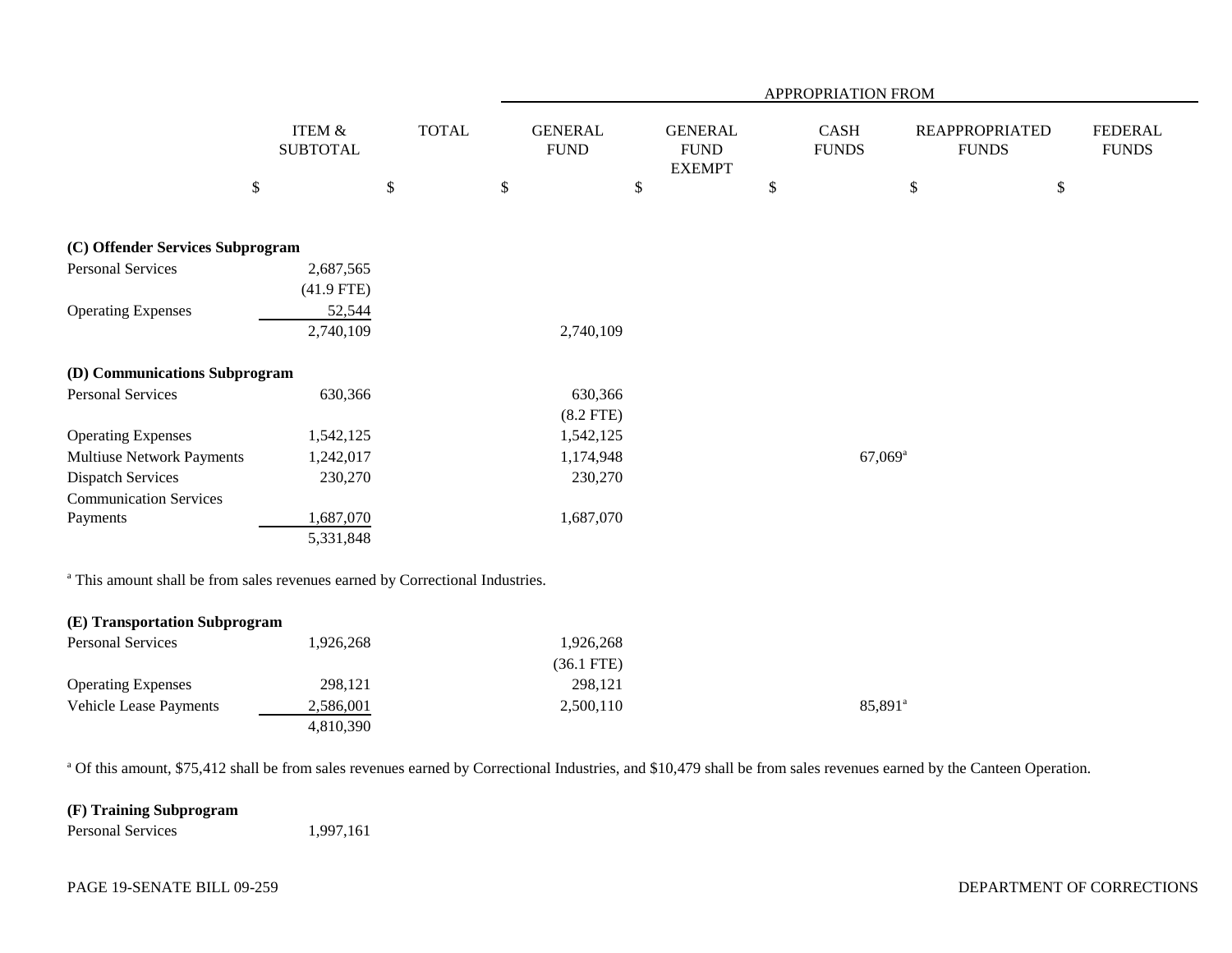|                                    |                           |              |                               |                                                 | APPROPRIATION FROM   |                                       |                                |
|------------------------------------|---------------------------|--------------|-------------------------------|-------------------------------------------------|----------------------|---------------------------------------|--------------------------------|
|                                    | ITEM &<br><b>SUBTOTAL</b> | <b>TOTAL</b> | <b>GENERAL</b><br><b>FUND</b> | <b>GENERAL</b><br>${\rm FUND}$<br><b>EXEMPT</b> | CASH<br><b>FUNDS</b> | <b>REAPPROPRIATED</b><br><b>FUNDS</b> | <b>FEDERAL</b><br><b>FUNDS</b> |
|                                    | \$                        | $\mathbb{S}$ | $\mathbb{S}$                  | $\$$                                            | $\mathbb{S}$         | $\mathbb{S}$<br>$\$\,$                |                                |
|                                    |                           |              |                               |                                                 |                      |                                       |                                |
|                                    | $(27.3$ FTE)              |              |                               |                                                 |                      |                                       |                                |
| <b>Operating Expenses</b>          | 280,177                   |              |                               |                                                 |                      |                                       |                                |
|                                    | 2,277,338                 |              | 2,277,338                     |                                                 |                      |                                       |                                |
| (G) Information Systems Subprogram |                           |              |                               |                                                 |                      |                                       |                                |
| <b>Personal Services</b>           | 3,858,800                 |              |                               |                                                 |                      |                                       |                                |
|                                    | $(50.6$ FTE)              |              |                               |                                                 |                      |                                       |                                |
| <b>Operating Expenses</b>          | 1,401,578                 |              |                               |                                                 |                      |                                       |                                |
| Purchase of Services from          |                           |              |                               |                                                 |                      |                                       |                                |
| Computer Center                    | 202,327                   |              |                               |                                                 |                      |                                       |                                |
| Management and                     |                           |              |                               |                                                 |                      |                                       |                                |
| Administration of OIT              | 149,175                   |              |                               |                                                 |                      |                                       |                                |
|                                    | 5,611,880                 |              | 5,611,880                     |                                                 |                      |                                       |                                |
| (H) Facility Services Subprogram   |                           |              |                               |                                                 |                      |                                       |                                |
| Personal Services                  | 992,216                   |              |                               |                                                 |                      |                                       |                                |
|                                    | $(12.0$ FTE)              |              |                               |                                                 |                      |                                       |                                |
| <b>Operating Expenses</b>          | 83,096                    |              |                               |                                                 |                      |                                       |                                |
|                                    | 1,075,312                 |              | 1,075,312                     |                                                 |                      |                                       |                                |
|                                    |                           | 29,627,614   |                               |                                                 |                      |                                       |                                |
| (4) INMATE PROGRAMS                |                           |              |                               |                                                 |                      |                                       |                                |
| (A) Labor Subprogram               |                           |              |                               |                                                 |                      |                                       |                                |
| <b>Personal Services</b>           | 5,415,170                 |              |                               |                                                 |                      |                                       |                                |
|                                    | $(95.3$ FTE)              |              |                               |                                                 |                      |                                       |                                |
| <b>Operating Expenses</b>          | 91,420                    |              |                               |                                                 |                      |                                       |                                |
|                                    | 5,506,590                 |              | 5,506,590                     |                                                 |                      |                                       |                                |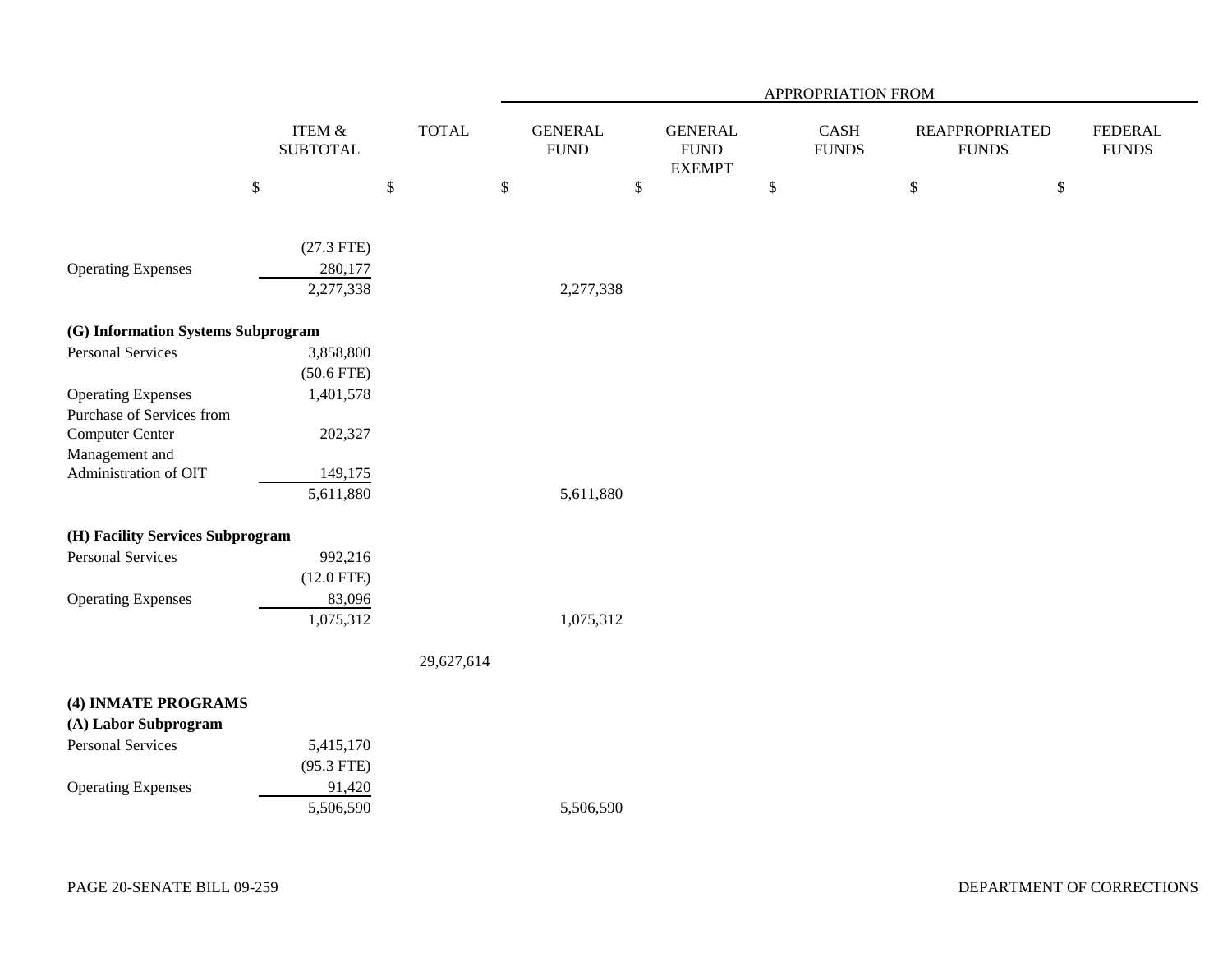|                                 |                                      |                           | <b>APPROPRIATION FROM</b>     |                                                |                             |                                       |                                |  |  |  |
|---------------------------------|--------------------------------------|---------------------------|-------------------------------|------------------------------------------------|-----------------------------|---------------------------------------|--------------------------------|--|--|--|
|                                 | <b>ITEM &amp;</b><br><b>SUBTOTAL</b> | <b>TOTAL</b>              | <b>GENERAL</b><br><b>FUND</b> | <b>GENERAL</b><br><b>FUND</b><br><b>EXEMPT</b> | <b>CASH</b><br><b>FUNDS</b> | <b>REAPPROPRIATED</b><br><b>FUNDS</b> | <b>FEDERAL</b><br><b>FUNDS</b> |  |  |  |
|                                 | \$                                   | $\boldsymbol{\mathsf{S}}$ | \$                            | \$                                             | \$                          | \$                                    | \$                             |  |  |  |
|                                 |                                      |                           |                               |                                                |                             |                                       |                                |  |  |  |
| (B) Education Subprogram        |                                      |                           |                               |                                                |                             |                                       |                                |  |  |  |
| <b>Personal Services</b>        | 16,570,865                           |                           | 15,687,276                    |                                                | 883,589 <sup>a</sup>        |                                       |                                |  |  |  |
|                                 |                                      |                           | $(284.1$ FTE)                 |                                                |                             |                                       |                                |  |  |  |
| <b>Operating Expenses</b>       | 2,623,514                            |                           | 115,000                       |                                                | 1,897,499 <sup>a</sup>      | $611,015^b$                           |                                |  |  |  |
| <b>Contract Services</b>        | 73,276                               |                           | 73,276                        |                                                |                             |                                       |                                |  |  |  |
| <b>Education Grants</b>         | 612,047                              |                           |                               |                                                | $10,000^{\circ}$            | 233,038 <sup>d</sup>                  | 369,009                        |  |  |  |
|                                 |                                      |                           |                               |                                                |                             | $(2.0$ FTE)                           |                                |  |  |  |
| <b>Start-up Costs</b>           | 844,864                              |                           | 844,864                       |                                                |                             |                                       |                                |  |  |  |
| <b>Indirect Cost Recoveries</b> | 898                                  |                           |                               |                                                |                             |                                       | 898                            |  |  |  |
|                                 | 20,725,464                           |                           |                               |                                                |                             |                                       |                                |  |  |  |

<sup>a</sup> Of these amounts, \$1,351,516 shall be from sales revenues earned by the Canteen Operation, and \$1,429,572 shall be from sales revenues earned by vocational programs.

<sup>b</sup> This amount shall be from sales revenues earned by vocational programs for products and services sold to other government agencies.

c This amount shall be from gifts, grants, and donations.

<sup>d</sup> Of this amount, \$208,038 shall be from federal funds appropriated to the Department of Education, and \$25,000 shall be from federal funds appropriated to the Department of Public Health and Environment.

| (C) Recreation Subprogram |           |               |                     |
|---------------------------|-----------|---------------|---------------------|
| <b>Personal Services</b>  | 6,308,620 | 6,308,620     |                     |
|                           |           | $(116.7$ FTE) |                     |
| <b>Operating Expenses</b> | 75.449    |               | 75.449 <sup>a</sup> |
|                           | 6,384,069 |               |                     |

<sup>a</sup> This amount shall be from sales revenues earned by the Canteen Operation.

| (D) Drug and Alcohol Treatment Subprogram |           |              |  |  |  |  |  |  |
|-------------------------------------------|-----------|--------------|--|--|--|--|--|--|
| <b>Personal Services</b>                  | 4.829.167 | 4.829.167    |  |  |  |  |  |  |
|                                           |           | $(99.9$ FTE) |  |  |  |  |  |  |
| <b>Operating Expenses</b>                 | 117.580   | 117.580      |  |  |  |  |  |  |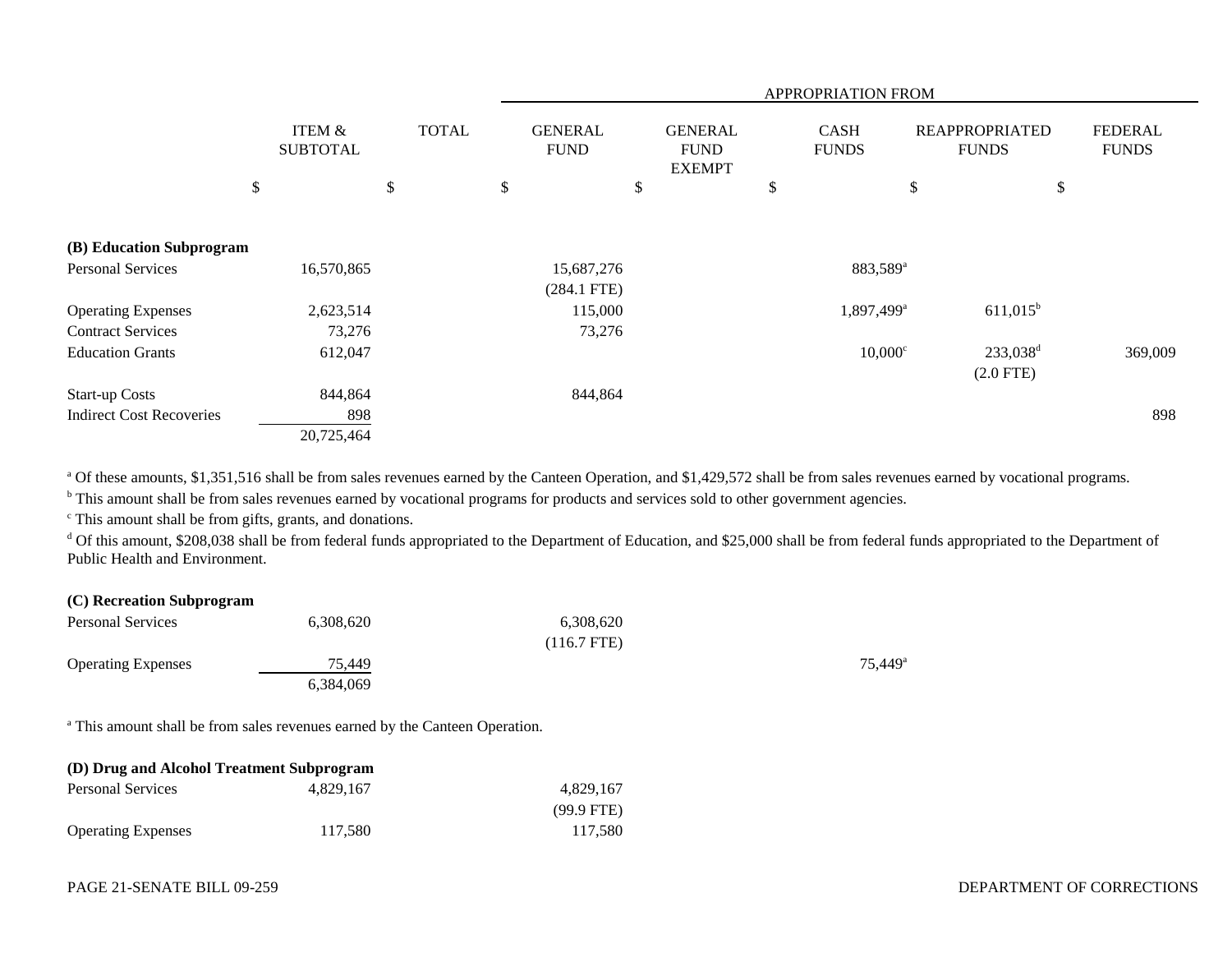|                                                                                                                   |                                      |              |                               |                                                | <b>APPROPRIATION FROM</b>   |                       |                                       |                                |
|-------------------------------------------------------------------------------------------------------------------|--------------------------------------|--------------|-------------------------------|------------------------------------------------|-----------------------------|-----------------------|---------------------------------------|--------------------------------|
|                                                                                                                   | <b>ITEM &amp;</b><br><b>SUBTOTAL</b> | <b>TOTAL</b> | <b>GENERAL</b><br><b>FUND</b> | <b>GENERAL</b><br><b>FUND</b><br><b>EXEMPT</b> | <b>CASH</b><br><b>FUNDS</b> |                       | <b>REAPPROPRIATED</b><br><b>FUNDS</b> | <b>FEDERAL</b><br><b>FUNDS</b> |
|                                                                                                                   | \$                                   | \$           | \$                            | \$                                             | \$                          | \$                    | $\$$                                  |                                |
|                                                                                                                   |                                      |              |                               |                                                |                             |                       |                                       |                                |
| Drug Offender Surcharge<br>Program                                                                                | 995,127                              |              |                               |                                                |                             | 995,127 <sup>a</sup>  |                                       |                                |
| <b>Contract Services</b>                                                                                          | 2,314,236                            |              | 2,064,236                     |                                                |                             | 250,000               |                                       |                                |
| <b>Treatment Grants</b>                                                                                           | 40,000                               |              |                               |                                                |                             |                       |                                       | 40,000                         |
| <b>Start-up Costs</b>                                                                                             | 265,586                              |              | 265,586                       |                                                |                             |                       |                                       |                                |
|                                                                                                                   | 8,561,696                            |              |                               |                                                |                             |                       |                                       |                                |
| <sup>a</sup> This amount shall be from the Drug Offender Surcharge Fund created in Section 18-19-103 (4), C.R.S.  |                                      |              |                               |                                                |                             |                       |                                       |                                |
| (E) Sex Offender Treatment Subprogram                                                                             |                                      |              |                               |                                                |                             |                       |                                       |                                |
| <b>Personal Services</b>                                                                                          | 2,730,515                            |              | 2,702,228                     |                                                |                             | $28,287$ <sup>a</sup> |                                       |                                |
|                                                                                                                   |                                      |              | $(48.1$ FTE)                  |                                                |                             | $(1.0$ FTE)           |                                       |                                |
| <b>Operating Expenses</b>                                                                                         | 84,776                               |              | 84,276                        |                                                |                             | $500^{\circ}$         |                                       |                                |
| Polygraph Testing                                                                                                 | 99,569                               |              | 99,569                        |                                                |                             |                       |                                       |                                |
|                                                                                                                   | 2,914,860                            |              |                               |                                                |                             |                       |                                       |                                |
| <sup>a</sup> These amounts shall be from the Sex Offender Surcharge Fund created in Section 18-21-103 (3), C.R.S. |                                      |              |                               |                                                |                             |                       |                                       |                                |
| (F) Volunteers Subprogram                                                                                         |                                      |              |                               |                                                |                             |                       |                                       |                                |
| $D_{\text{source}} = 10 \text{ cm}$                                                                               | 5000                                 |              |                               |                                                |                             |                       |                                       |                                |

| <b>Personal Services</b>  | 563,802     |                      |
|---------------------------|-------------|----------------------|
|                           | $(9.0$ FTE) |                      |
| <b>Operating Expenses</b> | 17.912      |                      |
|                           | 581,714     | 581,714 <sup>a</sup> |

<sup>a</sup> This amount shall be from sales revenues earned by the Canteen Operation.

44,674,393

# **(5) COMMUNITY SERVICES**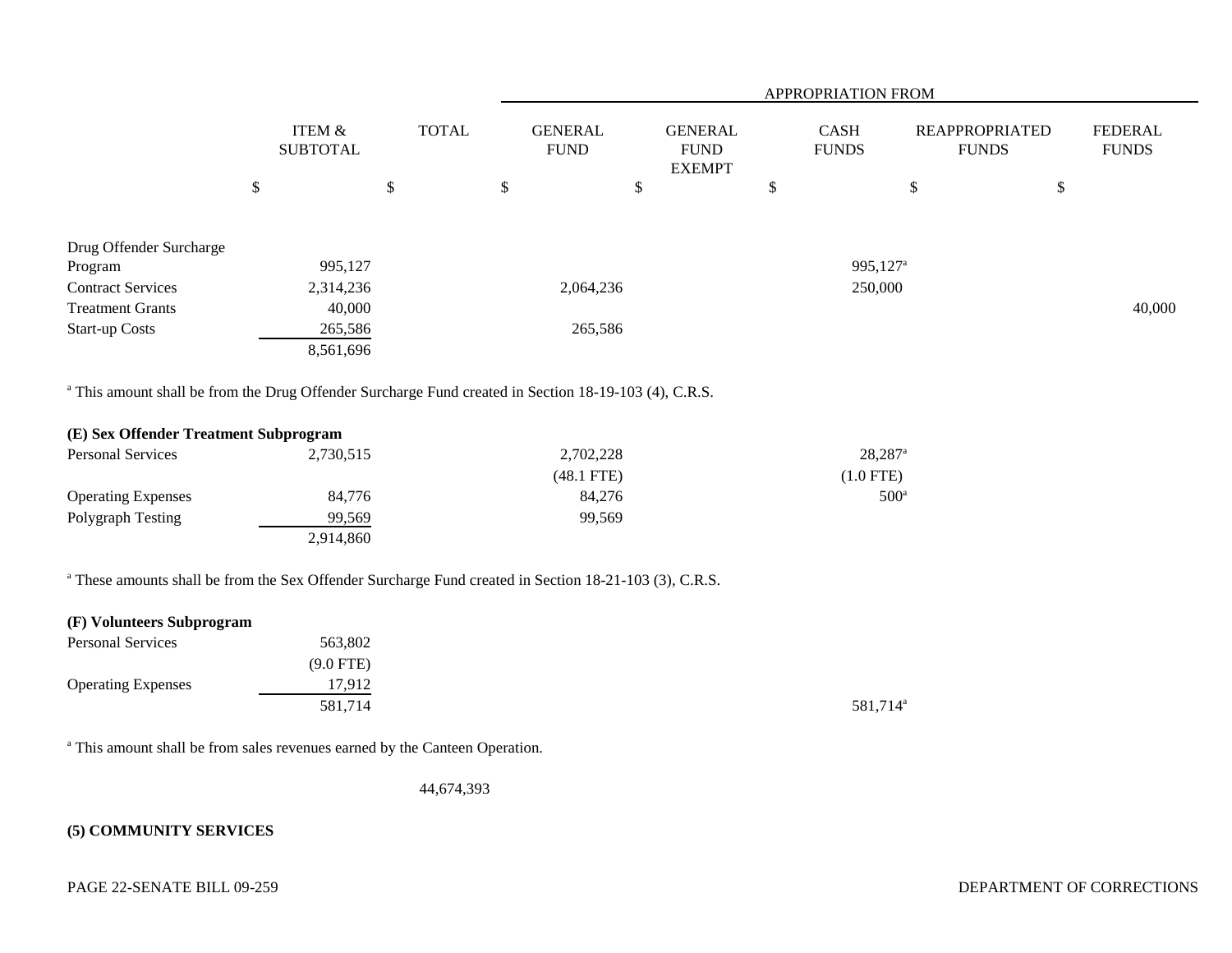|                                                |                           |              | APPROPRIATION FROM |                               |        |                                                 |        |                      |              |                                       |                                |
|------------------------------------------------|---------------------------|--------------|--------------------|-------------------------------|--------|-------------------------------------------------|--------|----------------------|--------------|---------------------------------------|--------------------------------|
|                                                | ITEM &<br><b>SUBTOTAL</b> | <b>TOTAL</b> |                    | <b>GENERAL</b><br><b>FUND</b> |        | <b>GENERAL</b><br>${\rm FUND}$<br><b>EXEMPT</b> |        | CASH<br><b>FUNDS</b> |              | <b>REAPPROPRIATED</b><br><b>FUNDS</b> | <b>FEDERAL</b><br><b>FUNDS</b> |
|                                                | \$                        | $\$$         | $\mathbb{S}$       |                               | $\$\,$ |                                                 | $\$\,$ |                      | $\mathbb{S}$ | $\mathbb{S}$                          |                                |
| (A) Parole Subprogram                          |                           |              |                    |                               |        |                                                 |        |                      |              |                                       |                                |
| <b>Personal Services</b>                       | 10,797,199                |              |                    |                               |        |                                                 |        |                      |              |                                       |                                |
|                                                | $(181.6$ FTE)             |              |                    |                               |        |                                                 |        |                      |              |                                       |                                |
| <b>Operating Expenses</b>                      | 1,121,239                 |              |                    |                               |        |                                                 |        |                      |              |                                       |                                |
| Administrative Law Judge                       |                           |              |                    |                               |        |                                                 |        |                      |              |                                       |                                |
| Services                                       | 3,841                     |              |                    |                               |        |                                                 |        |                      |              |                                       |                                |
| <b>Contract Services</b>                       | 889,082                   |              |                    |                               |        |                                                 |        |                      |              |                                       |                                |
| Wrap-Around Services                           |                           |              |                    |                               |        |                                                 |        |                      |              |                                       |                                |
| Program                                        | 1,800,000                 |              |                    |                               |        |                                                 |        |                      |              |                                       |                                |
|                                                | 14,611,361                |              |                    | 14,611,361                    |        |                                                 |        |                      |              |                                       |                                |
| (B) Parole Intensive Supervision Subprogram    |                           |              |                    |                               |        |                                                 |        |                      |              |                                       |                                |
| <b>Personal Services</b>                       | 5,207,933                 |              |                    |                               |        |                                                 |        |                      |              |                                       |                                |
|                                                | $(94.7$ FTE)              |              |                    |                               |        |                                                 |        |                      |              |                                       |                                |
| <b>Operating Expenses</b>                      | 507,793                   |              |                    |                               |        |                                                 |        |                      |              |                                       |                                |
| <b>Contract Services</b>                       | 1,642,172                 |              |                    |                               |        |                                                 |        |                      |              |                                       |                                |
| Non-residential Services                       | 1,265,893                 |              |                    |                               |        |                                                 |        |                      |              |                                       |                                |
| Home Detention                                 | 69,383                    |              |                    |                               |        |                                                 |        |                      |              |                                       |                                |
|                                                | 8,693,174                 |              |                    | 8,693,174                     |        |                                                 |        |                      |              |                                       |                                |
| (C) Community Intensive Supervision Subprogram |                           |              |                    |                               |        |                                                 |        |                      |              |                                       |                                |
| <b>Personal Services</b>                       | 3,489,256                 |              |                    |                               |        |                                                 |        |                      |              |                                       |                                |
|                                                | $(57.5$ FTE)              |              |                    |                               |        |                                                 |        |                      |              |                                       |                                |
| <b>Operating Expenses</b>                      | 535,728                   |              |                    |                               |        |                                                 |        |                      |              |                                       |                                |
| <b>Contract Services</b>                       | 3,777,380                 |              |                    |                               |        |                                                 |        |                      |              |                                       |                                |
|                                                | 7,802,364                 |              |                    | 7,802,364                     |        |                                                 |        |                      |              |                                       |                                |
| (D) Community Supervision Subprogram           |                           |              |                    |                               |        |                                                 |        |                      |              |                                       |                                |
| (1) Community Supervision                      |                           |              |                    |                               |        |                                                 |        |                      |              |                                       |                                |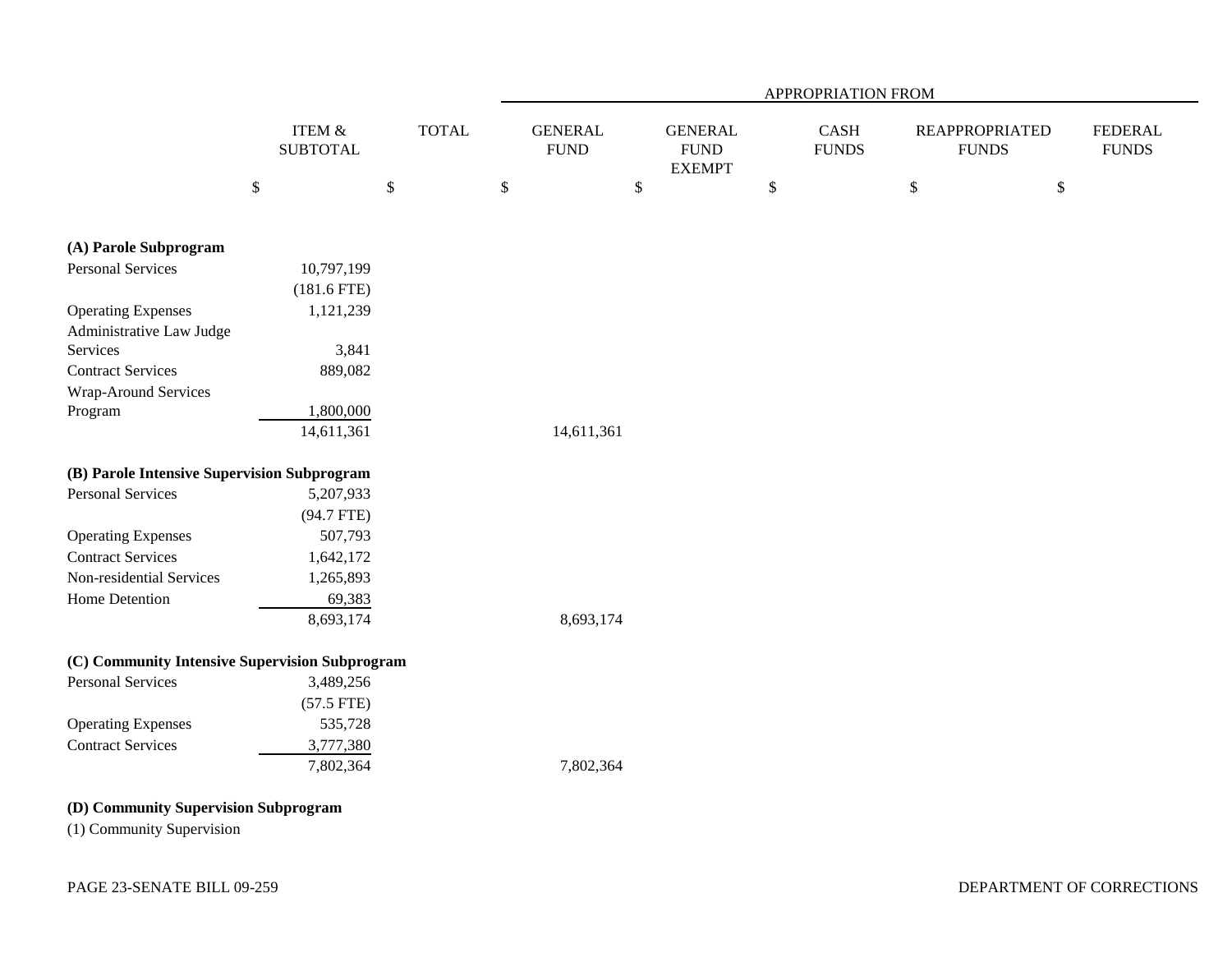|                                       |                                      |              | <b>APPROPRIATION FROM</b>     |                                                |                             |                                       |                                |  |
|---------------------------------------|--------------------------------------|--------------|-------------------------------|------------------------------------------------|-----------------------------|---------------------------------------|--------------------------------|--|
|                                       | <b>ITEM &amp;</b><br><b>SUBTOTAL</b> | <b>TOTAL</b> | <b>GENERAL</b><br><b>FUND</b> | <b>GENERAL</b><br><b>FUND</b><br><b>EXEMPT</b> | <b>CASH</b><br><b>FUNDS</b> | <b>REAPPROPRIATED</b><br><b>FUNDS</b> | <b>FEDERAL</b><br><b>FUNDS</b> |  |
|                                       | \$                                   | \$           | \$                            | \$                                             | \$                          | \$<br>$\boldsymbol{\mathsf{S}}$       |                                |  |
|                                       |                                      |              |                               |                                                |                             |                                       |                                |  |
| <b>Personal Services</b>              | 3,045,123                            |              | 3,045,123                     |                                                |                             |                                       |                                |  |
|                                       |                                      |              | $(50.3$ FTE)                  |                                                |                             |                                       |                                |  |
| <b>Operating Expenses</b>             | 180,697                              |              | 180,697                       |                                                |                             |                                       |                                |  |
| <b>Community Mental Health</b>        |                                      |              |                               |                                                |                             |                                       |                                |  |
| Services                              | 584,496                              |              | 584,496                       |                                                |                             |                                       |                                |  |
| Psychotropic Medication               | 131,400                              |              | 131,400                       |                                                |                             |                                       |                                |  |
| <b>Contract Services for High</b>     |                                      |              |                               |                                                |                             |                                       |                                |  |
| <b>Risk Offenders</b>                 | 310,944                              |              | 310,944                       |                                                |                             |                                       |                                |  |
| <b>Contract Services for Fugitive</b> |                                      |              |                               |                                                |                             |                                       |                                |  |
| Returns                               | 74,524                               |              | 42,049                        |                                                |                             | $32,475^{\circ}$                      |                                |  |
|                                       | 4,327,184                            |              |                               |                                                |                             |                                       |                                |  |

<sup>a</sup> This amount shall be from federal funds appropriated to the Division of Criminal Justice in the Department of Public Safety.

| (2) Youthful Offender System Aftercare |             |              |            |
|----------------------------------------|-------------|--------------|------------|
| <b>Personal Services</b>               | 646,486     |              |            |
|                                        | $(9.5$ FTE) |              |            |
| <b>Operating Expenses</b>              | 141,067     |              |            |
| <b>Contract Services</b>               | 1,062,396   |              |            |
|                                        | 1,849,949   | 1,849,949    |            |
| (E) Community Re-entry Subprogram      |             |              |            |
| <b>Personal Services</b>               | 2,002,896   | 2,002,896    |            |
|                                        |             | $(38.0$ FTE) |            |
| <b>Operating Expenses</b>              | 121,954     | 121,954      |            |
| <b>Offender Emergency</b>              |             |              |            |
| Assistance                             | 96,768      | 96,768       |            |
| <b>Contract Services</b>               | 190,000     | 190,000      |            |
| Offender Re-employment                 |             |              |            |
| Center                                 | 374,000     | 364,000      | $10,000^a$ |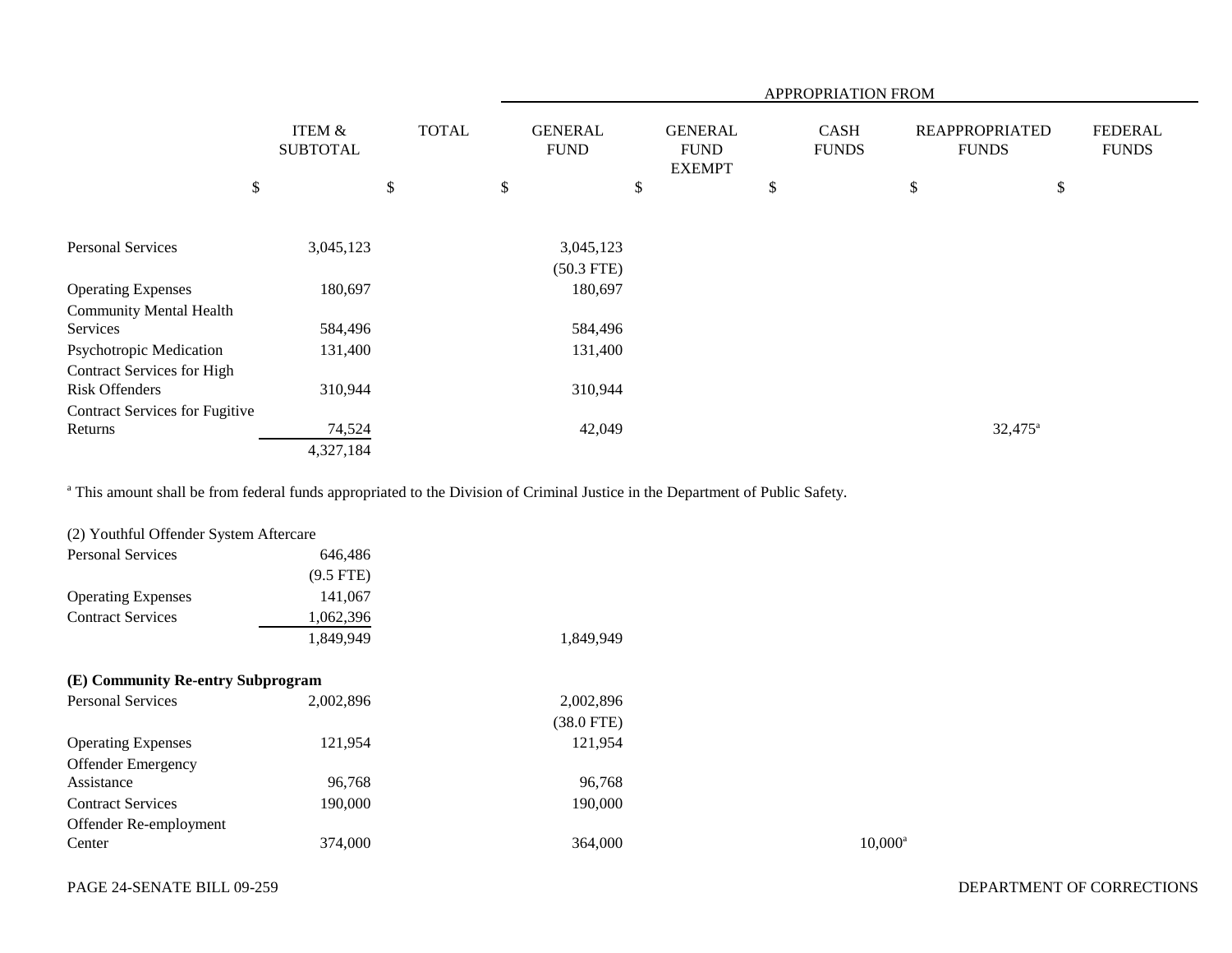|                                                                      |      |                                      |              |    | APPROPRIATION FROM            |    |                                                |    |                        |                                       |                            |                                |
|----------------------------------------------------------------------|------|--------------------------------------|--------------|----|-------------------------------|----|------------------------------------------------|----|------------------------|---------------------------------------|----------------------------|--------------------------------|
|                                                                      |      | <b>ITEM &amp;</b><br><b>SUBTOTAL</b> | <b>TOTAL</b> |    | <b>GENERAL</b><br><b>FUND</b> |    | <b>GENERAL</b><br><b>FUND</b><br><b>EXEMPT</b> |    | CASH<br><b>FUNDS</b>   | <b>REAPPROPRIATED</b><br><b>FUNDS</b> |                            | <b>FEDERAL</b><br><b>FUNDS</b> |
|                                                                      | $\$$ | \$                                   |              | \$ |                               | \$ |                                                | \$ |                        | $\$$                                  | \$                         |                                |
| <b>Community Reintegration</b>                                       |      |                                      |              |    |                               |    |                                                |    |                        |                                       |                            |                                |
| Grants                                                               |      | 25,000                               |              |    |                               |    |                                                |    |                        |                                       |                            | 25,000                         |
|                                                                      |      | 2,810,618                            |              |    |                               |    |                                                |    |                        |                                       |                            | $(1.0$ FTE)                    |
| <sup>a</sup> This amount shall be from gifts, grants, and donations. |      |                                      |              |    |                               |    |                                                |    |                        |                                       |                            |                                |
|                                                                      |      |                                      | 40,094,650   |    |                               |    |                                                |    |                        |                                       |                            |                                |
| (6) PAROLE BOARD                                                     |      |                                      |              |    |                               |    |                                                |    |                        |                                       |                            |                                |
| <b>Personal Services</b>                                             |      | 1,375,696                            |              |    |                               |    |                                                |    |                        |                                       |                            |                                |
|                                                                      |      | $(17.5$ FTE)                         |              |    |                               |    |                                                |    |                        |                                       |                            |                                |
| <b>Operating Expenses</b>                                            |      | 106,890                              |              |    |                               |    |                                                |    |                        |                                       |                            |                                |
| <b>Contract Services</b>                                             |      | 152,000                              |              |    |                               |    |                                                |    |                        |                                       |                            |                                |
|                                                                      |      |                                      | 1,634,586    |    | 1,634,586                     |    |                                                |    |                        |                                       |                            |                                |
| (7) CORRECTIONAL INDUSTRIES                                          |      |                                      |              |    |                               |    |                                                |    |                        |                                       |                            |                                |
| <b>Personal Services</b>                                             |      | 10,135,091                           |              |    |                               |    |                                                |    | 2,987,196 <sup>a</sup> |                                       | 7,147,895 <sup>b</sup>     |                                |
|                                                                      |      |                                      |              |    |                               |    |                                                |    | $(45.0$ FTE $)^a$      |                                       | $(118.0$ FTE) <sup>b</sup> |                                |
| <b>Operating Expenses</b>                                            |      | 5,928,190                            |              |    |                               |    |                                                |    | 1,817,327 <sup>a</sup> |                                       | $4,110,863^b$              |                                |
| <b>Raw Materials</b>                                                 |      | 35,228,799                           |              |    |                               |    |                                                |    | 8,441,080 <sup>a</sup> |                                       | 26,787,719 <sup>b</sup>    |                                |
| Inmate Pay                                                           |      | 1,649,702                            |              |    |                               |    |                                                |    | 468,453 <sup>a</sup>   |                                       | 1,181,249 <sup>b</sup>     |                                |
| Capital Outlay                                                       |      | 1,406,200                            |              |    |                               |    |                                                |    | 337,094 <sup>a</sup>   |                                       | $1,069,106^b$              |                                |
| <b>Indirect Cost Assessment</b>                                      |      | 354,981                              |              |    |                               |    |                                                |    | 71,447 <sup>a</sup>    |                                       | 283,534 <sup>b</sup>       |                                |
|                                                                      |      |                                      | 54,702,963   |    |                               |    |                                                |    |                        |                                       |                            |                                |

<sup>a</sup> Of this amount, \$13,972,597 is estimated to be from sales to non-state entities, and \$150,000 is estimated to be from the Land Improvement Fund.

<sup>b</sup> Of this amount, \$35,379,448 is estimated to be from sales to other state agencies, and \$5,200,918 is estimated to be from the Department of Revenue for the purchase of license plates.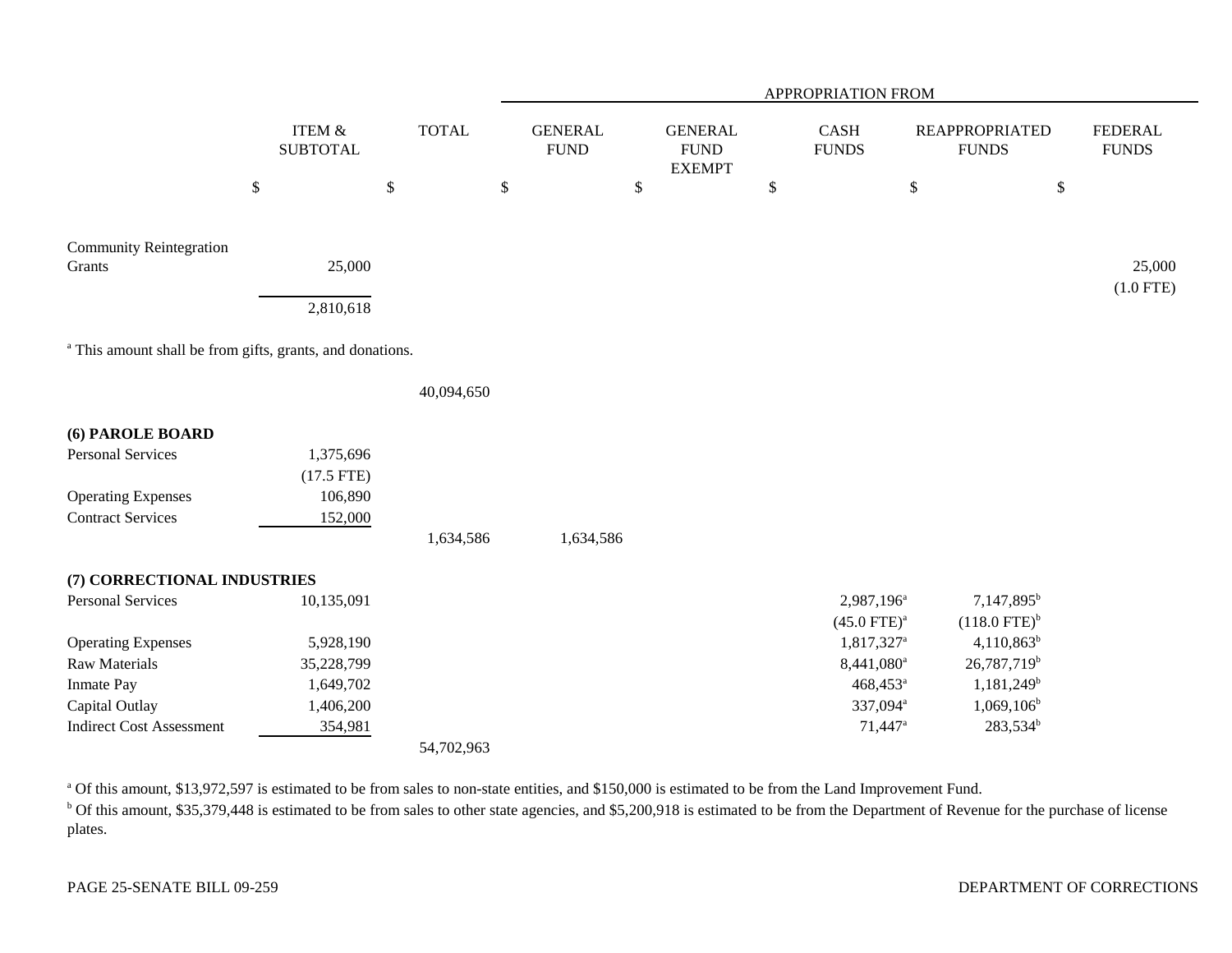|                                                                                        |                                      |               | APPROPRIATION FROM            |                                                |    |                             |                                       |                                |  |
|----------------------------------------------------------------------------------------|--------------------------------------|---------------|-------------------------------|------------------------------------------------|----|-----------------------------|---------------------------------------|--------------------------------|--|
|                                                                                        | <b>ITEM &amp;</b><br><b>SUBTOTAL</b> | <b>TOTAL</b>  | <b>GENERAL</b><br><b>FUND</b> | <b>GENERAL</b><br><b>FUND</b><br><b>EXEMPT</b> |    | <b>CASH</b><br><b>FUNDS</b> | <b>REAPPROPRIATED</b><br><b>FUNDS</b> | <b>FEDERAL</b><br><b>FUNDS</b> |  |
|                                                                                        | \$                                   | \$<br>\$      |                               | \$                                             | \$ |                             | $\$$                                  | \$                             |  |
|                                                                                        |                                      |               |                               |                                                |    |                             |                                       |                                |  |
|                                                                                        |                                      |               |                               |                                                |    |                             |                                       |                                |  |
| (8) CANTEEN OPERATION                                                                  |                                      |               |                               |                                                |    |                             |                                       |                                |  |
| Personal Services                                                                      | 1,764,389                            |               |                               |                                                |    |                             |                                       |                                |  |
|                                                                                        | (29.7 FTE)                           |               |                               |                                                |    |                             |                                       |                                |  |
| <b>Operating Expenses</b>                                                              | 12,851,987                           |               |                               |                                                |    |                             |                                       |                                |  |
| <b>Inmate Pay</b>                                                                      | 40,386                               |               |                               |                                                |    |                             |                                       |                                |  |
| <b>Indirect Cost Assessment</b>                                                        | 64,171                               |               |                               |                                                |    |                             |                                       |                                |  |
|                                                                                        |                                      | 14,720,933    |                               |                                                |    | 14,720,933 <sup>a</sup>     |                                       |                                |  |
| <sup>a</sup> This amount shall be from sales revenues earned by the Canteen Operation. |                                      |               |                               |                                                |    |                             |                                       |                                |  |
| <b>TOTALS PART II</b>                                                                  |                                      |               |                               |                                                |    |                             |                                       |                                |  |
| (CORRECTIONS)                                                                          |                                      | \$759,875,487 | \$677,565,930                 |                                                |    | \$39,966,735                | \$41,747,315                          | \$595,507                      |  |

**FOOTNOTES** -- The following statements are referenced to the numbered footnotes throughout section 2.

- 1 Department of Corrections, Management, Executive Director's Office Subprogram; Department of Human Services, Mental Health and Alcohol and Drug Abuse Services, Alcohol and Drug Abuse Division; and Division of Youth Corrections; Judicial Department, Probation and Related Services; and Department of Public Safety, Division of Criminal Justice; and Colorado Bureau of Investigation -- State agencies involved in multi-agency programs requiring separate appropriations to each agency are requested to designate one lead agency to be responsible for submitting a comprehensive annual budget request for such programs to the Joint Budget Committee, including prior year, request year, and three year forecasts for revenues into the fund and expenditures from the fund by agency. The requests should be sustainable for the length of the forecast based on anticipated revenues. Each agency is still requested to submit its portion of such request with its own budget document. This applies to requests for appropriation from the Drug Offender Surcharge Fund, the Offender Identification Fund, the Sex Offender Surcharge Fund, the Persistent Drunk Driver Cash Fund, and the Alcohol and Drug Driving Safety Program Fund, among other programs.
- 2 Department of Corrections, Management, External Capacity Subprogram, Payments to House State Prisoners -- It is the intent of the General Assembly that the Department of Corrections be authorized to transfer 5.0 percent of the total appropriation for external capacity subprogram between line items in the external capacity subprogram for purposes of reimbursing local jails, private prison providers, and community corrections providers.